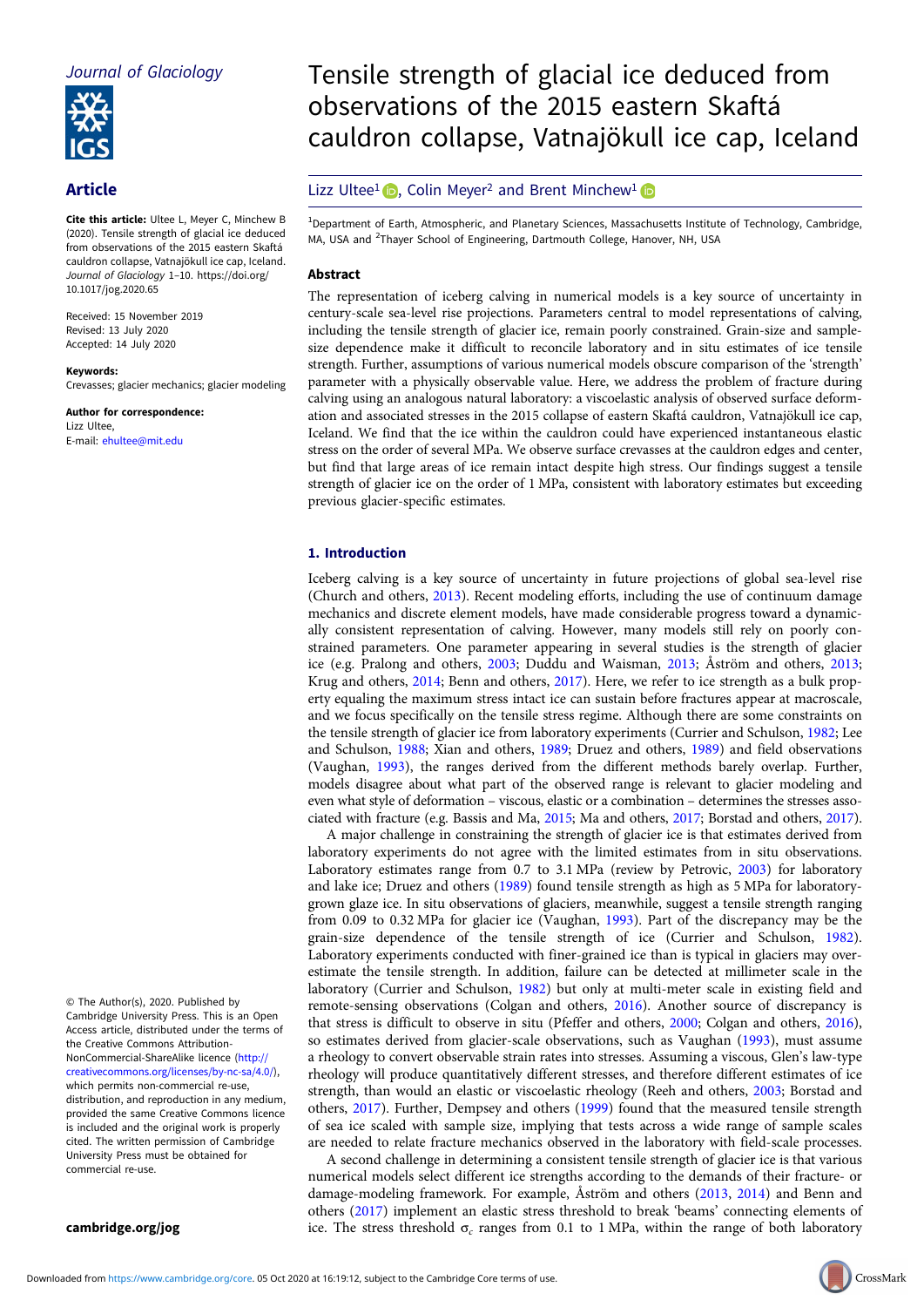<span id="page-1-0"></span>and field estimates. Yet the numerical model used in those studies, the Helsinki Discrete Element Model, uses a Young's modulus an order of magnitude too low for glacier ice to offset the effect of model elements several orders of magnitude larger than glacier ice grains (Benn and others, [2017](#page-8-0)). Because elastic stress is dependent on Young's modulus (see Eqns  $(1-3)$  $(1-3)$  $(1-3)$  $(1-3)$  below), and the strength of glacier ice is grain-size dependent (Currier and Schulson, [1982](#page-8-0)), it is unclear that the stress threshold  $\sigma_c$  is the same physical quantity measurable in the laboratory or field.

By contrast, Krug and others [\(2014](#page-9-0)) use a tensile stress threshold for fracture of 0.20 MPa in their continuum damage mechanics framework. Pralong and others ([2003\)](#page-9-0), Pralong and Funk ([2005\)](#page-9-0) and Duddu and Waisman [\(2013\)](#page-8-0) use a similar threshold, with tensile strength ranging from 0.20 to 0.50 MPa, based on the macroscale condition derived by Vaughan ([1993\)](#page-9-0). This entire range is below even the lowest laboratory estimate of ice tensile strength (Petrovic, [2003\)](#page-9-0). The authors write that the stresses their model produces are too small to reach any higher damage threshold. However, the stresses they model with a Glen's law rheology are active over timescales much longer than the viscoelastic relaxation time of ice (Maxwell time  $t_r \approx 8$ –12 h, see Table 1), and thus do not capture instantaneous, elastic fluctuations of stress that could be more important in exceeding the stress threshold for crevasse propagation. Indeed, Banwell and others [\(2019](#page-8-0)) estimated maximum elastic stress due to the flexure of an Antarctic ice shelf to reach 0.5 MPa without any associated fracturing.

Ice subsidence events offer a novel avenue to examining ice strength at geophysical scale. A number of theoretical results have taken advantage of the defined loading at ice cauldrons and supraglacial lake sites. For example, Banwell and others ([2013](#page-8-0)) used the elastic-plate analysis derived by Sergienko ([2005](#page-9-0)) to compute the fracture spacing associated with supraglacial lake drainage on Antarctic Peninsula ice shelves. Evatt and Fowler ([2007](#page-8-0)) computed fracture spacing associated with cauldron collapse on the basis of viscous beam theory derived in Evatt and others ([2006\)](#page-8-0). Even extraterrestrial ice subsidence has supported studies of ice stress and fracture: Walker and Schmidt ([2015](#page-9-0)) computed the stress and surface morphology associated with collapse of ice over trapped water pockets on icy satellites, using a model of ice shell flexure with an elastic fracturing layer (Walker and others, [2012](#page-9-0)a).

Here, we build on previous studies of subsidence events to estimate the surface stress associated with a single ice cauldron collapse event. We apply a new viscoelastic analysis to interpret detailed observational data of the 2015 collapse of eastern Skaftá cauldron, Vatnajökull ice cap, Iceland. Our Maxwell viscoelastic rheology accounts for both short-term elastic and longerterm viscous deformation (for viscoelastic treatment of glacier ice see Gudmundsson, [2011;](#page-9-0) Goldberg and others, [2014](#page-9-0); MacAyeal and others, [2015](#page-9-0); Robel and others, [2017](#page-9-0)), but we focus on the elastic stress active over the short timescale of crevasse nucleation and propagation. Our analysis is well constrained by observations, including high-resolution, time-dependent digital elevation models of the cauldron surface to constrain the magnitude of collapse (Porter and others, [2018\)](#page-9-0) and an in situ GPS record that constrains the timescale of collapse. We are thus able to estimate the maximum stress that the cauldron collapse could have produced, and we compare the maximum stress field with the observed crevasse locations to constrain glacier tensile strength.

## 2. Physical setting of eastern Skaftá cauldron

The Eastern and Western Skaftá ice cauldrons are two spots of elevated geothermal heat flux located in the southwest of

Table 1. Material parameters and settings used in the analysis of Sections [3.1](#page-2-0) and [3.2](#page-3-0)

| Parameter   | Representative<br>value   | Range tested                                        | <b>Notes</b>                              |
|-------------|---------------------------|-----------------------------------------------------|-------------------------------------------|
| g           | 9.8 m $s^{-2}$            |                                                     | Acceleration due to gravity               |
| $\rho_i$    | 920 kg m <sup>-3</sup>    |                                                     | Density of ice                            |
| E           | $1.0 \times 10^9$ Pa      | $1.0 \times 10^8 - 1.0 \times 10^{10}$<br>Pa        | Young's modulus                           |
| $\eta$      | $1.5 \times 10^{13}$ Pa s | $5.0 \times 10^{12} - 5.0 \times$<br>$10^{14}$ Pa s | Dynamic viscosity of ice                  |
| $\mathbf v$ | 0.30                      | $0.10 - 0.48$                                       | Poisson's ratio<br>(dimensionless)        |
| $t_{r}$     | 11 <sub>h</sub>           | $0.3 - 4100 h$                                      | Maxwell relaxation time,<br>$2n(1 + v)/E$ |
| R           | 1535 m                    | $1500 - 3000$ m                                     | Cauldron radius                           |
| h           | 300 m                     | $250 - 500$ m                                       | Cauldron ice thickness                    |

\*min/max corresponding to ranges of  $\eta$ ,  $v$ , E.

Vatnajökull ice cap, Iceland [\(Fig. 1\)](#page-2-0). Locally warm conditions at the base of 400 m thick ice lead to enhanced subglacial melting and eventual flotation, creating a 300 m thick 'internal ice shelf' confined on all sides by grounded, temperate ice. Water builds up at the base of the cauldrons for 2–5 years (Guđmundsson and others, [2016\)](#page-9-0) and finally is drained by glacial outburst floods ( jökulhlaups) lasting hours to days (Björnsson, [1992](#page-8-0)). Sudden drainage of the cauldrons leads to high strains and stresses in the cauldron ice, producing rings of fractures. In quiescent years, the cauldrons can be identified by persistent, kilometerwide depressions on the glacier surface (Einarsson and others, [2016\)](#page-8-0).

Between 29 September and 3 October 2015, subglacial water that had accumulated over 5 years drained from the eastern Skaftá cauldron in a jökulhlaup of record proportion: peak discharge downstream in the river Skaftá exceeded 3000 m<sup>3</sup> s<sup>-1</sup> (Jóhannesson and others, [2016](#page-9-0)). The cauldron collapse created a roughly circular surface depression, approximately 110 m deep at its center and 2.7 km in diameter. Rings of fractures are visible at the ice surface in optical imagery and in the 2 m resolution Arctic Digital Elevation Model ('ArcticDEM'; Porter and others, [2018\)](#page-9-0) snapshot acquired on 10 October 2015, just 7 days after the end of the drainage event. [Figures 2](#page-2-0) and [3](#page-3-0) show satellite, aerial and cross-sectional views of the cauldron and its crevasses.

A GPS station, placed near the center of the cauldron by the Icelandic Meteorological Office, recorded vertical displacement during the collapse with temporal resolution of 5 s (Guđmundsson and others, [2018\)](#page-9-0). [Figure 3](#page-3-0) shows the net subsidence and subsidence rate recorded between 27 September and 10 October 2015. We note two distinct phases of collapse: an initial rapid collapse, with peak subsidence rates of 3 m  $h^{-1}$ , followed by a prolonged period of slower  $(0.5 \text{ m h}^{-1})$  settling.

#### 3. Maximum stresses in intact and fractured ice

We will use two complementary methods to compute the maximum instantaneous stress associated with the cauldron collapse. Motivated by the temporal pattern of subsidence described above, we treat glacier ice as a viscoelastic material (e.g. Reeh and others, [2003;](#page-9-0) Gudmundsson, [2011](#page-9-0); Rosier and others, [2014\)](#page-9-0). The maximum instantaneous stress in a viscoelastic cauldron collapse is elastic in nature and sustained during an initial period shorter than the Maxwell time  $t_r$ . As the system approaches time  $t_r$ , viscous dissipative effects become dominant. In both regimes, stress is highest at the surface and base of the ice, a distance of half the ice thickness h from a central neutral plane of deformation (e.g. Ugural, [2018\)](#page-9-0). In Section [3.1](#page-2-0), we ignore time-dependence to estimate the largest-magnitude linear elastic stress that could have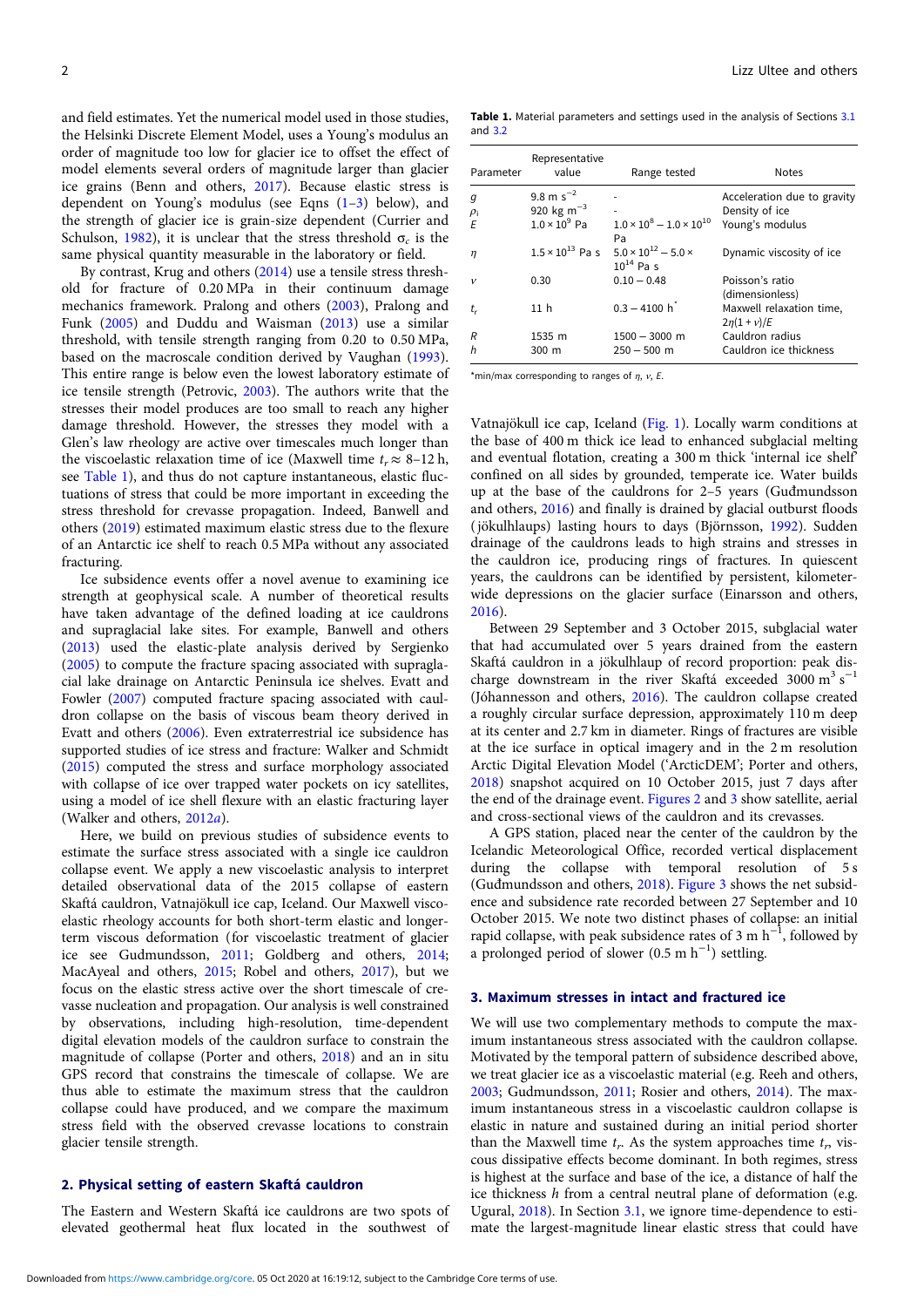<span id="page-2-0"></span>

Fig. 1. Location of eastern Skaftá cauldron (blue triangle) on the Vatnajökull ice cap and in Iceland (inset). In the inset map of Iceland, dark stripes indicate volcanic regions, white patches indicate glaciers and ice caps, and the red rectangle indicates the region of interest. Surface topography is from ETOPO1 (Amante and Eakins, [2009](#page-8-0)), with contours at intervals of 250 m a.s.l (light) and 1000 m a.s.l. (heavy contours). Light blue sinuous lines are rivers, white is ice cover, and brown and green are non-ice surface. The figure was made using the Generic Mapping Toolbox (GMT; Wessel and others, [2013\)](#page-9-0).

arisen from the observed surface curvature. The GPS record ([Fig. 3](#page-3-0)) suggests, however, that there was a non-negligible period of slow subsidence lasting several days, consistent with viscous settling. In Section [3.2,](#page-3-0) we account for these viscous effects using a Maxwell linear viscoelastic rheology applied to an idealized circular cauldron.

#### 3.1. Purely elastic stress estimate

We first investigate the maximum stress possible under a linear elastic collapse. Stress concentration around any pre-existing fractures would tend to limit stress near the surface of a collapsing ice plate; here, we examine the large-magnitude stresses that could be produced if the entire surface of the eastern Skaftá cauldron were intact prior to collapse. Assuming initially intact ice also facilitates an estimate of surface stress directly from the observed surface slope.

In the purely elastic regime, the normal stresses  $\sigma_{xx}$ ,  $\sigma_{yy}$  and shear stress  $\tau_{xy}$  at the surface of a sagging two-dimensional ice plate are related to the surface curvature (Ugural, [2018](#page-9-0)):

$$
\sigma_{xx} = -\frac{Eh}{2(1-\nu^2)}(\kappa_{xx} + \nu \kappa_{yy}), \qquad (1)
$$

$$
\sigma_{yy} = -\frac{Eh}{2(1 - v^2)} (\kappa_{yy} + v \kappa_{xx}), \tag{2}
$$

$$
\tau_{xy} = -\frac{Eh}{2(1+\nu)}\kappa_{xy},\qquad(3)
$$



Fig. 2. Comparison of the surface of eastern Skaftá cauldron in (a) October 2012 and (b) October 2015 based on hillshade view of ArcticDEM surface elevation data (Porter and others, [2018\)](#page-9-0); and (c) an oblique aerial view (photo by Ragnar Axelsson, used with permission) of the cauldron following its collapse. In panel (b), a red triangle indicates the location of a GPS station maintained by the Icelandic Meteorological Office, a blue line indicates the transect shown in [Fig. 3](#page-3-0), and an area with no data appears white. Horizontal scale shown in panel (a) is maintained in panel (b).

where  $h$  is the ice thickness,  $v$  is Poisson's ratio,  $E$  is Young's modulus and curvature  $\kappa_{ii}$  is the second derivative with respect to spatial coordinates  $i$ ,  $j$  of surface elevation S. Representative values of  $h$ ,  $v$ ,  $E$  are given in [Table 1](#page-1-0). We note that our analysis uses parameter values calibrated to reflect the magnitude and speed of observed cauldron deformation, which should not be interpreted to constrain their true material value. For example, our effective Young's modulus  $E = 1.0$  GPa produces appropriate subsidence but is at the low end of estimated material Young's modulus of ice (e.g. 0.8 GPa in Vaughan, [1995](#page-9-0); 4–10 GPa in Rist and others, [2002](#page-9-0)).

From the stress components of Eqns  $(1-3)$ , we compute the maximum principal stress

$$
\sigma_1 = \frac{\sigma_{xx} + \sigma_{yy}}{2} + \sqrt{\left(\frac{\sigma_{xx} - \sigma_{yy}}{2}\right)^2 + \tau_{xy}^2},\tag{4}
$$

with the sign convention that  $\sigma_1 > 0$  is compression and  $\sigma_1 < 0$  is tension.

We used Eqns  $(1-4)$  to deduce the largest-magnitude elastic stress that the 2015 eastern Skaftá cauldron collapse could have generated. First, we approximated an 'intact' ice surface from the 10 October 2015 ArcticDEM data. We applied a median filter with a  $10 \text{ m} \times 10 \text{ m}$  window to the 2 m ArcticDEM surface (Porter and others, [2018](#page-9-0)) and used a high-pass filter with 1 m threshold to identify and mask crevasses. The resulting mask is shown in [Figure 4a.](#page-4-0) We then fit a two-dimensional, 5th-order B-spline to the filtered and masked surface elevation ([Fig. 4b](#page-4-0)) using built-in functions of SciPy v1.2.1 and calculated the surface curvatures  $\kappa_{ij} = \partial_{ij}^2 S$ . Next, we calculated the stress components with Eqns  $(1-3)$  and maximum principal stress with Eqn  $(4)$ [\(Fig. 4c](#page-4-0)). Finally, we examined the maximum principal stress in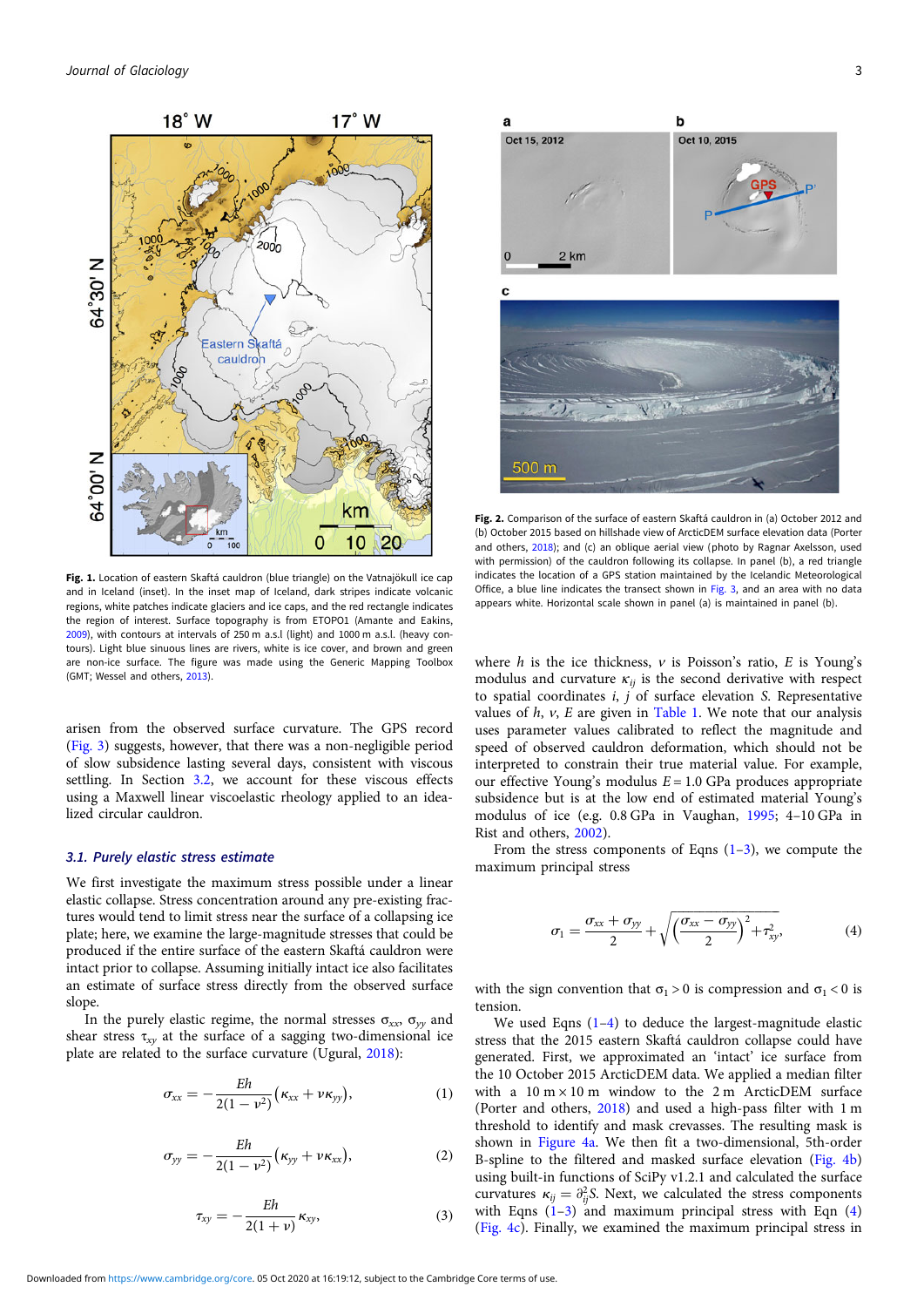<span id="page-3-0"></span>

Fig. 3. (a) Surface elevation on 15 October 2012 (labeled 'Pre-collapse') and 10 October 2015 (labeled 'Post-collapse') from ArcticDEM (Porter and others, [2018\)](#page-9-0) along transect  $P - P$ shown in [Figure 2.](#page-2-0) Red triangle indicates GPS station location, with a representative vertical path during subsidence indicated by dotted line. (b) GPS record of net subsidence from initial elevation of 1660 m; (c) GPS vertical displacement rate during the 2015 collapse. Horizontal axis labels on lower panels indicate 2015 calendar date.

the areas we had identified as crevassed (or 'fractured') and un-crevassed (or 'intact').

## 3.2. Distribution of elastic stresses in intact versus fractured areas

[Figure 4](#page-4-0) shows the post-collapse surface and pattern of maximum principal stress we computed. There are alternating, roughly concentric areas of high tensile ( $-$ ) and high compressive (+) stress. The edge of the cauldron generally shows high tensile stress, though stress is lower and ice remains intact in two regions where the radial symmetry is distorted ([Figs 4a, c\)](#page-4-0). There is another area of high stresses, both compressive and tensile, near the center of the cauldron, where a bump creates steeper surface curvature. Guđmundsson and others [\(2016](#page-9-0)) suggest that the bump is an area of thicker ice rather than a bedrock protrusion. We observe crevasses in the high-stress areas at both the edge and the center of the cauldron. In between, the ice surface appears intact.

[Figure 5](#page-4-0) summarizes the distribution of stresses in areas coinciding with intact (gray) or fractured (white) ice. We sampled the maximum principal stress field shown in [Figure 5](#page-4-0) for all points in the domain on the  $2 m \times 2 m$ ArcticDEM grid. In areas of intact ice, which accounts for 89% of the ice surface, the distribution of surface maximum principal stress peaks near 0 MPa. However, the intact ice area also includes locations of higher stress; more than 20% of the intact ice sampled is found where maximum principal stress exceeds 1 MPa in tension. By contrast, the surface maximum principal stress distribution for crevassed areas (9.1% of the ice surface) is flatter, with greatest frequency around 5 MPa tension. The stress distributions for intact and crevassed areas are distinct: Less than 3% of the fractured sample had maximum principal stress 0 − 500 kPa in tension, and tensile stresses up to 2.5 MPa are more common in intact than in crevassed areas.

#### 3.3. Stress associated with viscoelastic collapse

Because the 2015 eastern Skaftá cauldron collapse took place over several days, viscous deformation likely played a role in producing the observed post-collapse surface. As a result, deducing stress from final observed surface curvature as in Section [3.1](#page-2-0) will tend to overestimate the maximum principal stresses that could have been active during the elastic phase of collapse. We now introduce a Maxwell viscoelastic rheology to account for both viscous and elastic effects. Several previous authors have applied Maxwell viscoelasticity to glacial ice under transient loading (Gudmundsson, [2011;](#page-9-0) Goldberg and others, [2014](#page-9-0); MacAyeal and others, [2015](#page-9-0); Banwell and MacAyeal, [2015;](#page-8-0) Robel and others, [2017\)](#page-9-0); in particular, Gudmundsson ([2011](#page-9-0)) shows that Maxwell viscoelasticity is an appropriate simplification from Burgers viscoelasticity as implemented by Reeh and others ([2003](#page-9-0)).

A Maxwell viscoelastic material combines viscous and elastic elements in series. At short timescales  $(t < t<sub>r</sub>)$ , the deformational response to forcing is elastic, while at longer timescales  $(t > t<sub>r</sub>)$  viscous deformation dominates. Following Howell and others ([2009](#page-9-0)), the Maxwell constitutive relation for linear viscoelasticity is

$$
\frac{\eta}{\mu}\frac{\partial \sigma_{ij}}{\partial t} + \sigma_{ij} = \frac{\eta}{\mu}\frac{\partial}{\partial t}(\lambda \delta_{ij}\varepsilon_{kk} + 2\mu\varepsilon_{ij}),
$$
\n(5)

with  $\eta$  the dynamic viscosity,  $\mu$  the shear modulus,  $\sigma_{ii}$  the Cauchy stress tensor,  $\varepsilon_{ij}$  the strain tensor,  $\lambda$  the first Lamé parameter and  $\delta_{ij}$  the Kronecker delta. The elastic moduli of Eqn (5),

$$
\mu = \frac{E}{2(1+\nu)}, \qquad \lambda = \frac{\nu E}{(1+\nu)(1-2\nu)} = \frac{2\mu\nu}{1-2\nu}, \qquad (6)
$$

are defined in terms of Young's modulus  $E$  and Poisson's ratio  $v$ . The ratio of dynamic viscosity  $\eta$  to shear modulus  $\mu$  defines the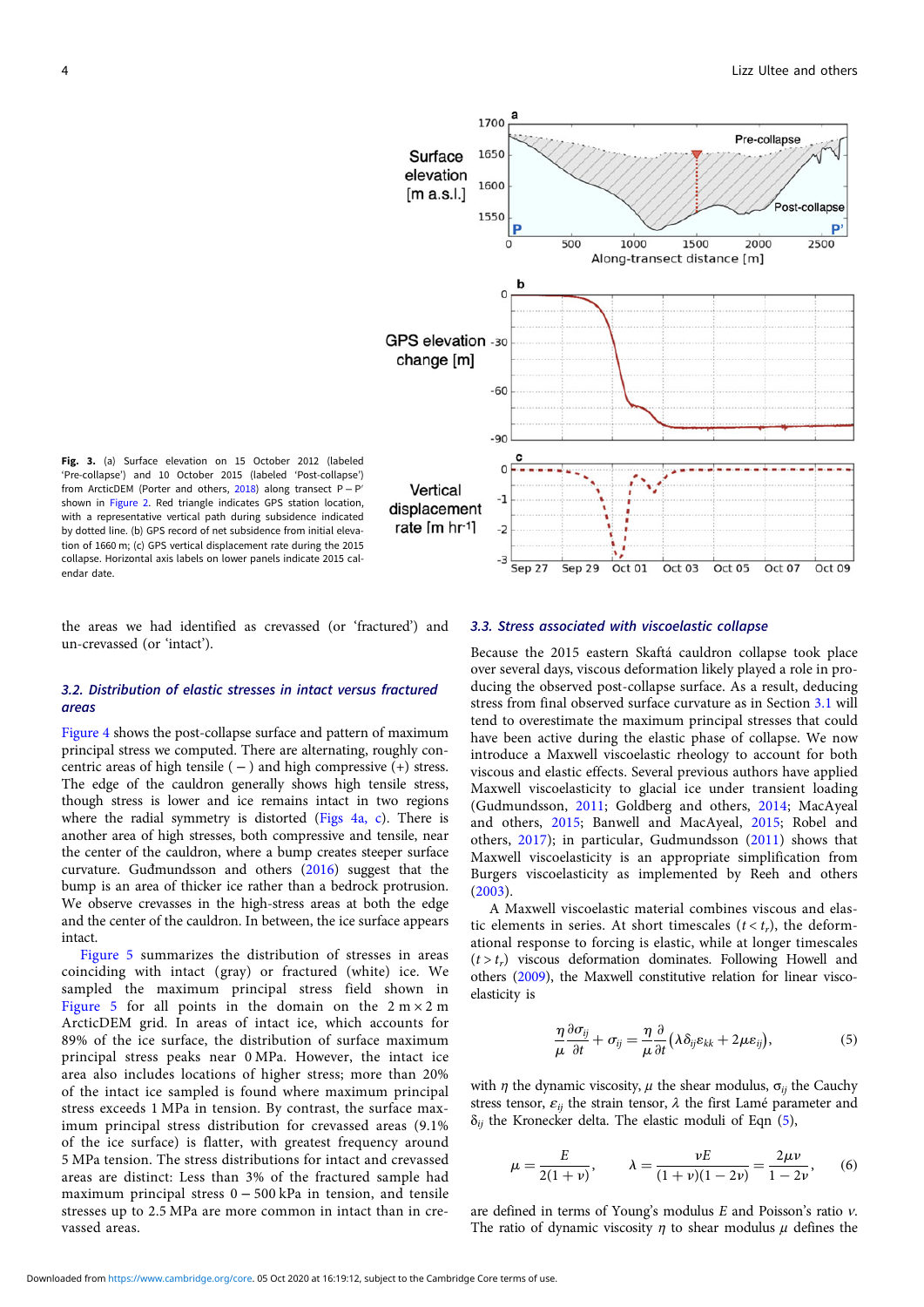<span id="page-4-0"></span>

Fig. 4. (a) Mask distinguishing intact ice (dark gray, 3964 764 of 4443 505 pixels or 89% of the surface) from unmasked fractured ice (402 396 pixels or 9.1% of the surface); (b) smooth interpolated post-collapse surface elevation; and (c) corresponding maximum principal stress field for eastern Skaftá cauldron. All images include hillshading from ArcticDEM to reveal surface crevasses, and hatching indicates no-data areas in the ArcticDEM observations (1.7% of the surface). Ticks on the outside of each panel appear at 500 m intervals.



characteristic Maxwell relaxation time  $t_r$  over which stress decays in the material subject to constant strain loading:

$$
t_{\rm r} = \frac{\eta}{\mu} = \frac{2\eta(1+\nu)}{E}.
$$
 (7)

Previous authors studying timescales between the Maxwell time and the long-timescale viscous limit have allowed non-linear, Glen's law creep in the viscosity  $\eta$  (Goldberg and others, [2014;](#page-9-0) Robel and others, [2017\)](#page-9-0). Here, by contrast, we study the cauldron system close to the Maxwell time  $t_r$ , such that the response to forcing is predominantly elastic with viscous deformation becoming apparent only later. For this reason, we take viscosity  $\eta$  to be linear. Linear viscosity also appears as a simplifying assumption in notable previous theoretical studies of glacial flow (Nye, [1970;](#page-9-0) Iken, [1981](#page-9-0); Fowler, [1986\)](#page-8-0) and is applied in the Burgers viscoelastic model of Reeh and others [\(2003](#page-9-0)). Lastly, choosing a linear viscoelastic constitutive relation simplifies our analysis by exploiting the Laplace transform correspondence of linear elastic and viscoelastic constitutive relations (Jull and McKenzie, [1996;](#page-9-0) Segall, [2010](#page-9-0)).

Fig. 5. Normalized histogram of maximum elastic stresses within the cauldron, at locations identified as intact (dark gray) or fractured (white) from the ArcticDEM surface observations (Porter and others, [2018](#page-9-0)). Red shading denotes the tensile regime and blue shading the compressive regime. Vertical dashed line indicates 1 MPa tensile stress, which we suggest as the tensile strength of glacier ice in Section [4](#page-7-0).

The Laplace transform  $\mathcal L$  of a function  $\varrho(t)$  and its inverse  $\mathcal L^{-1}$ are given by

$$
\mathcal{L}{g} = \overline{g}(s) = \int_0^\infty g(t) e^{-st} dt,
$$
\n(8)

$$
\mathcal{L}^{-1}\{\overline{g}\} = g(t) = \frac{1}{2\pi i} \int_{c-i\infty}^{c+i\infty} \overline{g}(s) e^{sx} ds,
$$
 (9)

respectively, where  $t \in \mathbb{R}$ , the Laplace variable  $s \in \mathbb{C}$ , and Re(s) = c (see e.g. Mathews and Walker, [1964\)](#page-9-0).

Assuming negligible initial stress in the cauldron ice, the Laplace transform of Eqn [\(5\)](#page-3-0) is

$$
\overline{\sigma}_{ij} = 2 \frac{\eta s}{1 + t_r s} \overline{\epsilon}_{ij} + \frac{\lambda + \frac{2}{3}\mu + \lambda t_r s}{1 + t_r s} \overline{\epsilon}_{kk} \delta_{ij},
$$
(10)

where bars denote transformed variables. Defining the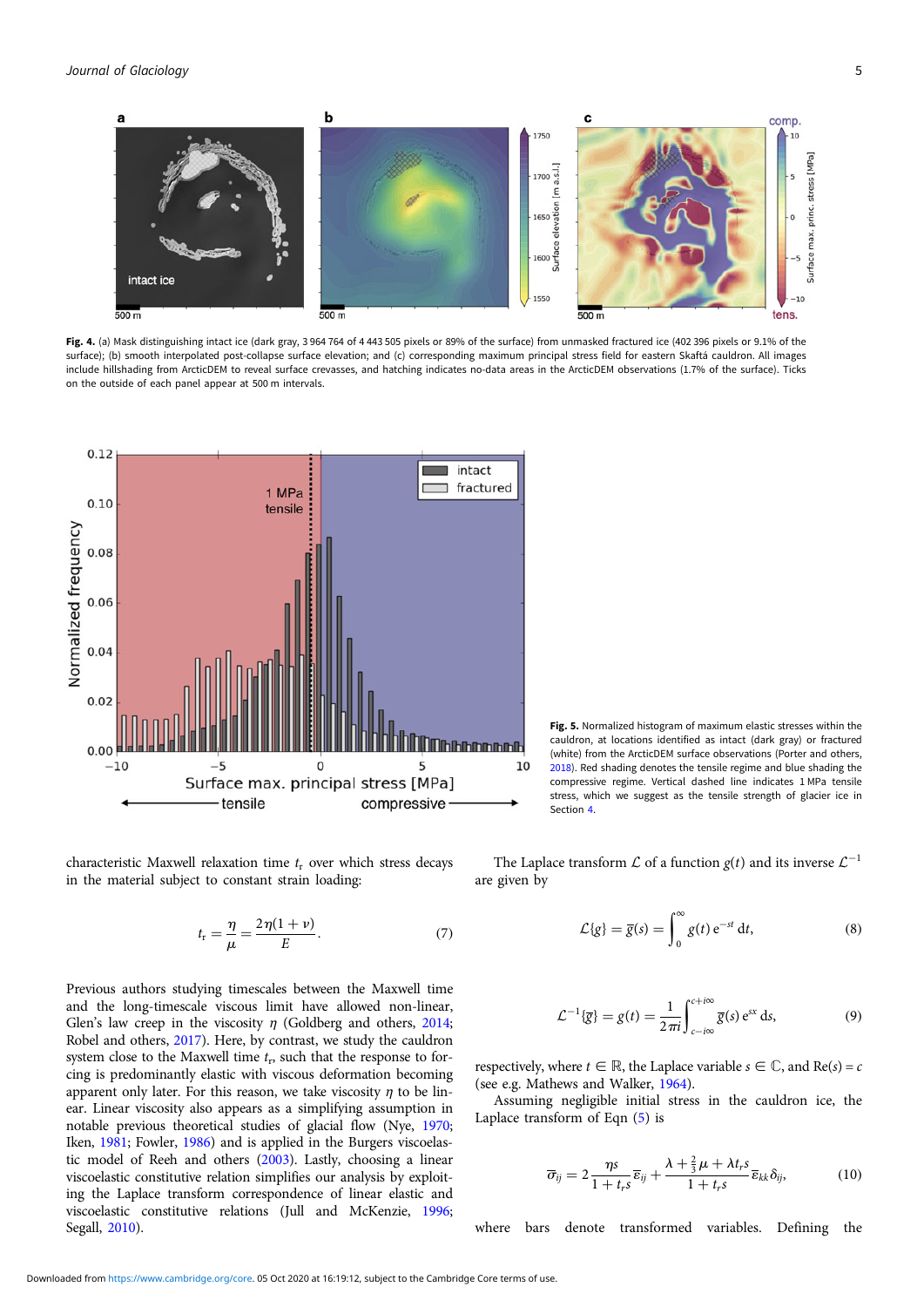<span id="page-5-0"></span>transformed Lamé parameters

$$
\overline{\mu} = \mu \left( \frac{t_r s}{1 + t_r s} \right), \quad \overline{\lambda} = \lambda + \frac{2\mu}{3(1 + t_r s)}, \tag{11}
$$

assuming isotropy and neglecting shear, Eqn [\(10](#page-4-0)) takes the form of the constitutive relation for an isotropic, linear elastic material in transformed space (Landau and Lifshitz, [1959\)](#page-9-0):

$$
\overline{\sigma}_{ij} = 2\overline{\mu}\overline{\epsilon}_{ij} + \overline{\lambda}\overline{\epsilon}_{kk}\delta_{ij}.
$$
 (12)

This elastic-viscoelastic correspondence allows us to derive a linear viscoelastic model by taking the inverse Laplace transform of an elastic deformation equation. We therefore proceed with analyzing a linear elastic collapse in Laplace space.

For simplicity, we approximate the cauldron as a circular plate. A radially symmetric plate deforms according to the platebending equation,

$$
\bar{D}\nabla^4 \bar{w} = -\bar{f},\tag{13}
$$

where  $\bar{D}$  is the transformed bending modulus,  $\bar{w}$  is the transformed deflection from initial position, and  $\bar{f}$  is the transformed loading (Landau and Lifshitz, [1959;](#page-9-0) Howell and others, [2009\)](#page-9-0). Here, the plate is sagging downward under its own weight, and the loading in physical space is simply  $f = \rho_i g h$ , with  $\rho_i$  the density of glacier ice,  $g$  the acceleration due to gravity and  $h$  the ice thickness. The transformed loading is  $\bar{f} = f/s$ , with s the Laplace variable.

The Laplace-transformed elastic bending modulus in Eqn (13) is

$$
\bar{D} = \frac{\bar{E}h^3}{12(1 - \bar{v}^2)},
$$
\n(14)

with bars again denoting transformed variables, and the transformed Young's modulus and Poisson's ratio

$$
\bar{E} = 2\bar{\mu} + \frac{\bar{\mu}\bar{\lambda}}{\bar{\mu} + \bar{\lambda}}, \quad \bar{\nu} = \frac{\nu}{s}.
$$
 (15)

Note that  $\bar{D}$  depends on the Laplace variable s via the transformed parameters  $(\bar{\lambda}, \bar{\mu}, \bar{\nu})$  so our eventual viscoelastic solution will have a time-dependent bending modulus  $D(t)$ .

We choose a coordinate system with origin at the center of the collapsing cauldron, radial dimension  $r$  increasing outward and vertical dimension  $z$  increasing upward from the central neutral plane. In this coordinate system, the axisymmetric differential operator  $\nabla^4$  is

$$
\nabla^4 = \frac{\partial^4}{\partial r^4} + \frac{2}{r} \frac{\partial^3}{\partial r^3} - \frac{1}{r^2} \frac{\partial^2}{\partial r^2} + \frac{1}{r^3} \frac{\partial}{\partial r},\tag{16}
$$

and we have the general solution to Eqn (13):

$$
\bar{w} = -\frac{\bar{f}}{64\bar{D}}r^4 + c_1 \ln r + c_2 r^2 + \frac{c_3}{2}r^2 \ln r + c_4, \qquad (17)
$$

with  $c_i$  constants.

Around the edges of the cauldron  $(r = R)$ , collapsing ice meets intact ice. Background viscous flow of the intact ice is on the order of 0.2 m d−<sup>1</sup> , far slower than the deformation observed within the cauldron during its collapse (> 1 mh<sup>-1</sup>; see [Fig. 3](#page-3-0)), and we do not include it in this analysis. We therefore apply clamped boundary conditions, i.e.

$$
\bar{w}|_{r=R} \equiv 0,\tag{18}
$$

$$
\left. \frac{\partial \bar{w}}{\partial r} \right|_{r=R} = 0. \tag{19}
$$

Subject to these conditions and the requirement that  $w(r = 0)$  be finite, we find the particular solution

$$
\bar{w} = -\frac{\bar{f}}{64\bar{D}} (r^2 - R^2)^2,
$$
\n(20)

(see also Landau and Lifshitz, [1959\)](#page-9-0).

From Eqn  $(20)$ , we can define the slope  $\varphi$  and in-plane displacement  $u_r$  as

$$
\varphi(r) = \frac{\partial \bar{w}}{\partial r} = \frac{\bar{f}r}{16\bar{D}}(r^2 - R^2),\tag{21}
$$

$$
u_r(r) = -\zeta \varphi(r),\tag{22}
$$

where ζ denotes vertical distance from the neutral plane of the plate, such that at the ice surface  $\zeta = h/2$ . The in-plane radial and hoop strains are

$$
\varepsilon_{rr} = \frac{\partial u_r}{\partial r} = -\frac{\bar{f}\zeta}{16\bar{D}}(R^2 - 3r^2),\tag{23}
$$

$$
\varepsilon_{\theta\theta} = \frac{u_r}{r} = -\frac{\bar{f}\zeta}{16\bar{D}}(r^2 - R^2),\tag{24}
$$

respectively, and tensile stress toward the cauldron center is then

$$
\sigma_{rr} = \frac{\bar{E}}{1 - \bar{v}^2} (\varepsilon_{rr} + v \varepsilon_{\theta\theta}).
$$
\n(25)

At last, taking the inverse Laplace transform, we find the expressions for viscoelastic deflection and stress:

$$
w(r, t) = -\frac{fR^4}{64 D(t)} \left(\frac{r^2}{R^2} - 1\right)^2,
$$
\n(26)

$$
\sigma_{rr}(r, t) = \frac{E f \zeta}{16(1 - v^2)D(t)} \big( (v + 1)R^2 - (v + 3)r^2 \big).
$$
 (27)

In our simple viscoelastic cauldron collapse model, we use the symbolic mathematics package SymPy v0.7.6 to find  $D(t) = \mathcal{L}^{-1}{\{\overline{D}(s)\}}$ . Representative values for all parameters are summarized in [Table 1](#page-1-0). The thickness of the ice plate  $(h/R \approx 0.2)$  suggests that some non-linear geometric effects are present in the natural system but not captured in our simple model (Howell and others, [2009\)](#page-9-0), which could be remedied with a small ( $\sim$  15%) correction for thick-plate deformation (Wang and others, [2004](#page-9-0)).

[Figure 6](#page-6-0) shows three example transects taken across the cauldron, and the deformed surfaces we compute for each using Eqn (26). We have selected representative transects that cross the deepest point of the cauldron, start and end in intact ice around the cauldron edge, and include some visible crevasses in the 2015 surface. All three transects show an initial elastic drop (solid purple curves) accounting for part of the observed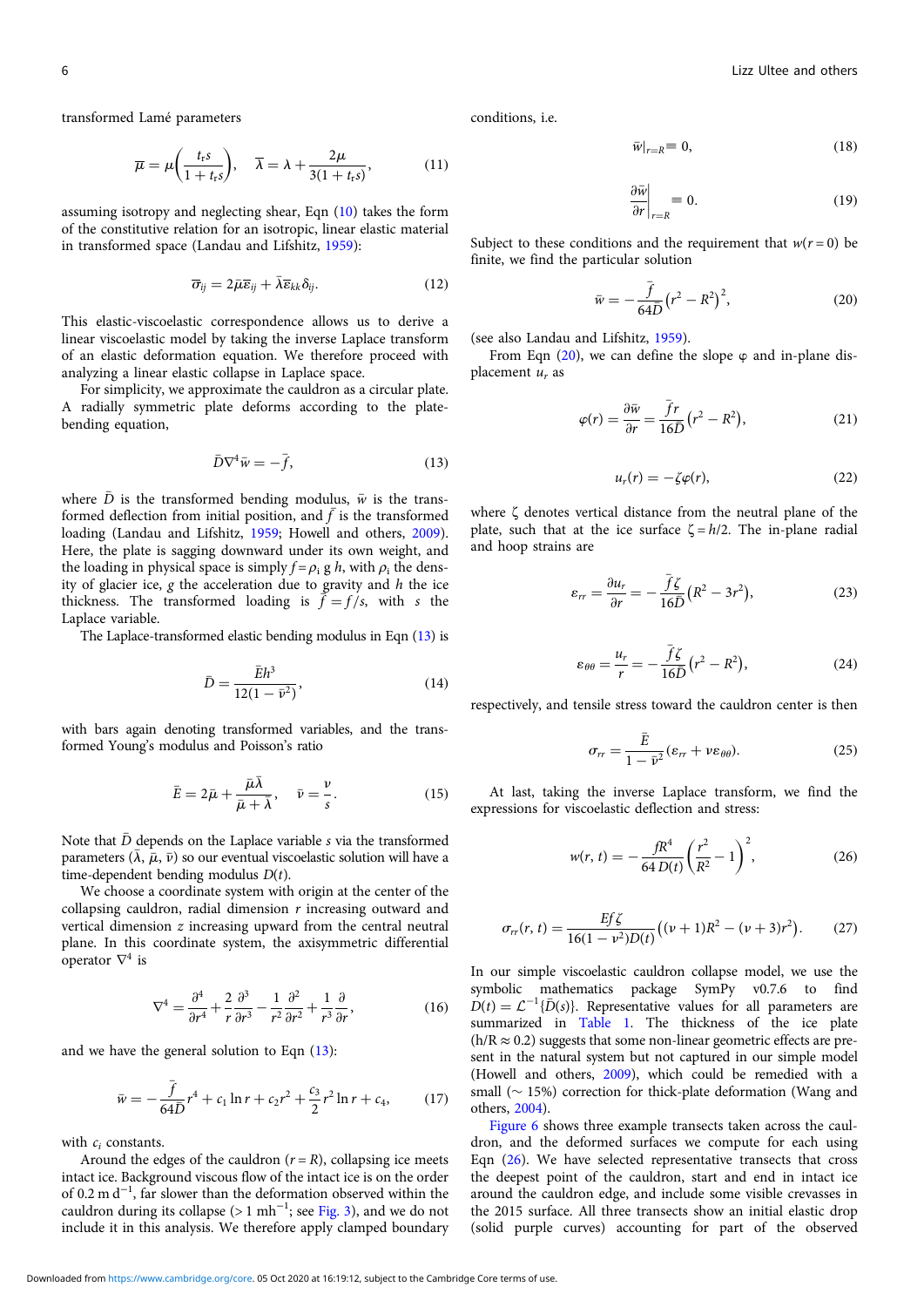<span id="page-6-0"></span>

Fig. 6. (a) Difference in eastern Skaftá cauldron surface elevation post-collapse versus pre-collapse (i.e. the difference of [Figs 2a, b\)](#page-2-0). (b) Three transects with observed surface elevations from 2012 (dotted black lines) to 2015 (solid black lines), and surfaces of idealized elastic (solid purple) and viscoelastic (dashed) collapse. Viscoelastic profiles shown are at 2 and 4 days after onset of collapse. All transects share horizontal and vertical scale, with 5:1 vertical exaggeration.



Fig. 7. Peak surface radial stress  $\sigma_r$  (black curve) as a function of radial coordinate r (Eqn [\(27\)](#page-5-0)). Vertical lines show locations of observed crevasses, with line color indicating stress regime. Positive stress values and blue colors indicate compression; negative stress values and red colors indicate tension. A gray overlay indicates a region of intact ice (no crevasses observed) at effective radii 700  $\leq$   $r$   $\leq$  1050 m.

deformation, with subsequent viscous profiles (dashed curves) settling closer to the observed final configuration. The final viscoelastic profiles at time  $t = 4$  d reasonably approximate the observed surface on transects I and II. That is, Eqn ([26\)](#page-5-0) produces realistic deformation and we can expect the corresponding stress computed from Eqn [\(27\)](#page-5-0) will be realistic. On transect III, which has a shorter effective cauldron radius R, the viscoelastic profiles we compute underestimate the true subsidence. To mitigate overand under-estimates of deformation and stress from slight asymmetry of the cauldron, we calculate stress using an idealized effective cauldron radius as described below.

## 3.4. Radial stress and crevasse locations

We define the deepest point in the ArcticDEM observations as the cauldron center, and the area of minimal difference between 2012 and 2015 observations as the cauldron edge. We take the mean radial distance from edge to center as the cauldron 'radius' for the axisymmetric approximation. We calculate peak instantaneous stress along an idealized cauldron radius, at the moment the lake level drops and the cauldron loses support, according to Eqn ([27](#page-5-0)). We then sample the observed ice surface elevation along 100 evenly-spaced radii from the center to the cauldron edge, and we identify crevasses using a one-dimensional analog to the crevasse-detection algorithm in Section [3.1.](#page-2-0)

Figure 7 summarizes the radial location of crevasses and corresponding peak radial stress along all 100 sampled cauldron radii. Again, as in Section [3.1,](#page-2-0) we find crevasses clustered in areas of high peak stress, with large areas of intact ice in between. Surface stress is lowest where the stress regime transitions from compressive (positive y-values in Fig. 7) to tensile (negative y-values). We note an area of intact ice on all radii between approximately  $700 < r <$ 1050 m, where the peak radial surface stress we compute ranges from 15 MPa compressive to 8 MPa tensile. The peak radial stresses we compute using this approach span a slightly larger range than the surface maximum principal stresses computed in Section [3.1](#page-2-0), but they are of comparable magnitude.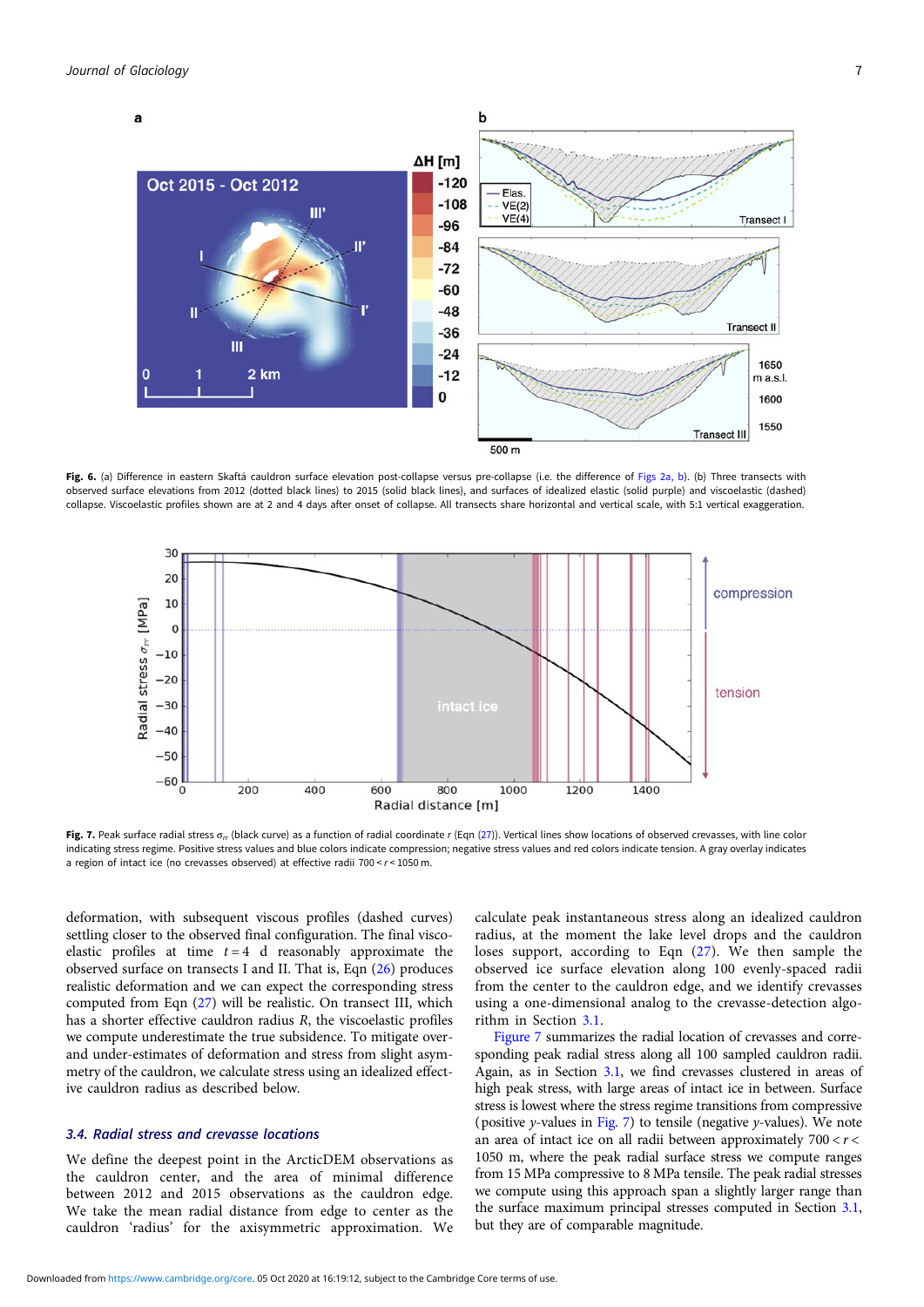<span id="page-7-0"></span>The cauldron collapse we study here resulted in pronounced deformation of the ice surface and large, deep surface crevasses ([Figs. 2](#page-2-0), [3](#page-3-0)). High-resolution observations of the ice surface from before and after the collapse allow us to estimate the surface elastic stress field throughout the cauldron (Section [3.1\)](#page-2-0) and identify the distribution of maximum principal stress in crevassed and intact areas ([Figs. 4](#page-4-0), [5\)](#page-4-0). With our linear viscoelastic model (Section [3.2](#page-3-0)), we are able to produce realistic post-collapse ice surface profiles [\(Fig. 6](#page-6-0)). The same model gives us an independent estimate of the largest-magnitude surface stress during collapse ([Fig. 7](#page-6-0)), which agrees with our first-order elastic estimate in order of magnitude and radial pattern.

The crevasses we identify in the ArcticDEM surface (Porter and others, [2018\)](#page-9-0) are several meters wide and tens of meters deep. Most crevasses are in concentric arcs around the outer rim of the cauldron, though there is another set of crevasses apparent near the cauldron center. The remaining cauldron surface appears generally intact. Indeed, our median filtering algorithm (Section [3.1](#page-2-0)) identifies 89% of the surface as intact ice, 9% as fractured and the remaining 2% areas of missing data. We find that crevasses coincide with areas where maximum stress was higher ([Fig. 5](#page-4-0)).

The maximum instantaneous stresses we estimate in Sections [3.1](#page-2-0) and [3.2](#page-3-0) are large, of order 1–10 MPa. For comparison, the viscous beam stress calculated by Evatt and Fowler ([2007](#page-8-0)) for rapid cauldron collapse is of order 1 MPa. Our methods in both sections do tend to overestimate stress, though for different reasons. In Section [3.1,](#page-2-0) we ignore time dependence and assume an instantaneous, fully elastic collapse. Because eventual viscous deformation would tend to reduce stress (Howell and others, [2009\)](#page-9-0), Eqn ([4](#page-2-0)) will tend to overestimate the elastic stress that contributed to the observed surface deformation. Nevertheless, we can constrain the magnitude of overestimate. For example, assuming cylindrical symmetry for simplicity, we can approximate the stress components of Eqns  $(1-2)$  $(1-2)$  $(1-2)$  $(1-2)$  as

$$
\sigma_{\rm e} \sim \frac{Eh}{2(1 - \nu^2)} \frac{1}{R} \frac{w}{R},\tag{28}
$$

with  $\partial_r^2 w \sim (1/R)(w/R)$  replacing the curvature  $\kappa_{ij}$  and all other terms as before. We can then use representative parameter values from [Table 1](#page-1-0) in Eqn (28) to deduce that elastic subsidence of only 10 m would be sufficient to induce elastic stress up to 1 MPa. To induce instantaneous stress of up to 10 MPa requires predominantly-elastic subsidence on the order of 100 m. The GPS record ([Fig. 3](#page-3-0)) confirms that subsidence of 10 m or more took place during the initial elastic phase of collapse (30 September), but that total subsidence approaching 100 m was not reached until the viscous phase (3 October). Thus, we conclude that instantaneous stress of order 10 MPa is an overestimate due to our simple method and unlikely in reality, but that instantaneous stress of 1 MPa and higher likely did arise during the elastic collapse.

In Section  $3.2$ , we account for viscous effects in Eqn  $(27)$  $(27)$  $(27)$  but overestimate stress by assuming initially intact ice. Existing nearsurface crevasses would reduce the effective thickness of the ice plate  $(h$  in Eqn  $(14)$  $(14)$ ) and prevent stress transmission at the ice surface, where stress in an intact plate would be highest. Furthermore, pre-existing fractures would tend to concentrate stresses and thereby relieve stress in surrounding intact ice (Rice,  $1968$ ; Weertman, [1973](#page-9-0)). The minimum length  $a_0$  of preexisting cracks that could concentrate stress depends on the stress and fracture toughness (see e.g. Liu and Miller, [1979](#page-9-0)):

$$
a_0 = \frac{1}{\pi} \left( \frac{K_0 \sqrt{1 - v^2}}{\Upsilon \sigma} \right)^2, \tag{29}
$$

where  $\sigma$  is the applied stress,  $K_0$  is the fracture toughness,  $\sqrt{1-v^2}$ is a correction for plane strain stress conditions and Y is a geometric factor. Here we use  $Y = 1.12$  for an edge crack in semiinfinite geometry (Broberg, [1999\)](#page-8-0). We can use Eqn (29) to compute the maximum stress σ that could be sustained before fracture. In initially intact ice, ice grain boundaries themselves could serve as initial 'cracks' concentrating stresses. With a typical grain size of glacier ice as the initial crack length,  $a_0 \approx 5$  mm (Budd and Jacka, [1989\)](#page-8-0), and a fracture toughness for glacier ice of  $K_0 = 150$  kPa m<sup>1/2</sup> (Rist and others, [1999](#page-9-0)), we find that applied stress  $\sigma \geq 1$  MPa would concentrate along grain boundaries to nucleate fractures. Pre-existing fractures of ∼ 5 m in length could have concentrated stresses as low as 30 kPa, reducing even further the largest-magnitude stress that could have been active at the surface. Although observations in Guđmundsson and others [\(2016\)](#page-9-0) and Porter and others [\(2018](#page-9-0)) do not indicate preexisting surface fractures, we cannot rule out the presence of initial flaws at depth or smaller than the 2–4 m spatial resolution of those datasets. Based on initial flaw size analysis with Eqn (29), we conclude that peak instantaneous stress of order 10 MPa is an unrealistic overestimate, but that stress of order 1 MPa could have occurred and produced the surface crevasses observed after the 2015 event.

An alternative interpretation of the eastern Skaftá cauldron collapse might describe the observed subsidence as an entirely viscous phenomenon, with no elastic component. According to the usual power-law viscous rheology invoked for glacier ice (Glen, [1955\)](#page-8-0), strain rate  $\dot{\varepsilon}$  increases with the third power of deviatoric stress  $\tau$ , which suggests that the cauldron ice could subside rapidly under the stress induced by loss of water pressure below. We would expect lower maximum stress in this case due to continual viscous-regime deformation. For example, experimental results (summarized in Goldsby and Kohlstedt, [2001\)](#page-9-0) indicate that deviatoric stresses on the order of 10 MPa produce strain rates on the order of  $10^{-3}$  s<sup>-1</sup>, so the center of a cauldron of radius 1000 m could subside at rates exceeding 1 m  $\rm s^{-1}$  and rapidly relieve stress. However, the same relationship implies that stress on the order of 1 MPa would produce cauldron-center subsidence of only 0.3 m h<sup>-1</sup>, which is insufficient for the sustained rapid subsidence (1−3mh−<sup>1</sup> ) indicated in the GPS record [\(Fig. 3\)](#page-3-0). Thus, Glen's law viscosity also suggests peak instantaneous stresses at the cauldron surface of 1 MPa and greater.

Even in light of the overestimates inherent in our methods, our analyses show that the collapse of eastern Skaftá cauldron and similar events could produce peak instantaneous stress equaling or exceeding the 0.7−3.1 MPa tensile strength of ice estimated in laboratory experiments summarized by Petrovic [\(2003](#page-9-0)). Despite such high stress, 89% of the cauldron surface area appears intact. Indicators of ice yield observed in other settings, such as the complete ring fractures and nearly vertical inner walls visible on the 1996 Gjálp eruption cauldrons (Guđmundsson and others, [2004;](#page-9-0) Evatt and Fowler, [2007\)](#page-8-0), are not visible in the 2015 eastern Skaftá surface observations. Furthermore, we find intact ice with higher frequency than fractured ice at peak tensile stress of 1 MPa and even higher ([Fig. 5](#page-4-0)). If the threshold stress for fracture were as low as 0.2 − 0.5 MPa, as suggested by the glacier-specific estimates of Vaughan ([1993](#page-9-0)) and as used in continuum damage mechanics studies (Pralong and others, [2003](#page-9-0); Duddu and Waisman, [2013](#page-8-0); Krug and others, [2014](#page-9-0)), we would expect more surface crevasses throughout the cauldron than the eastern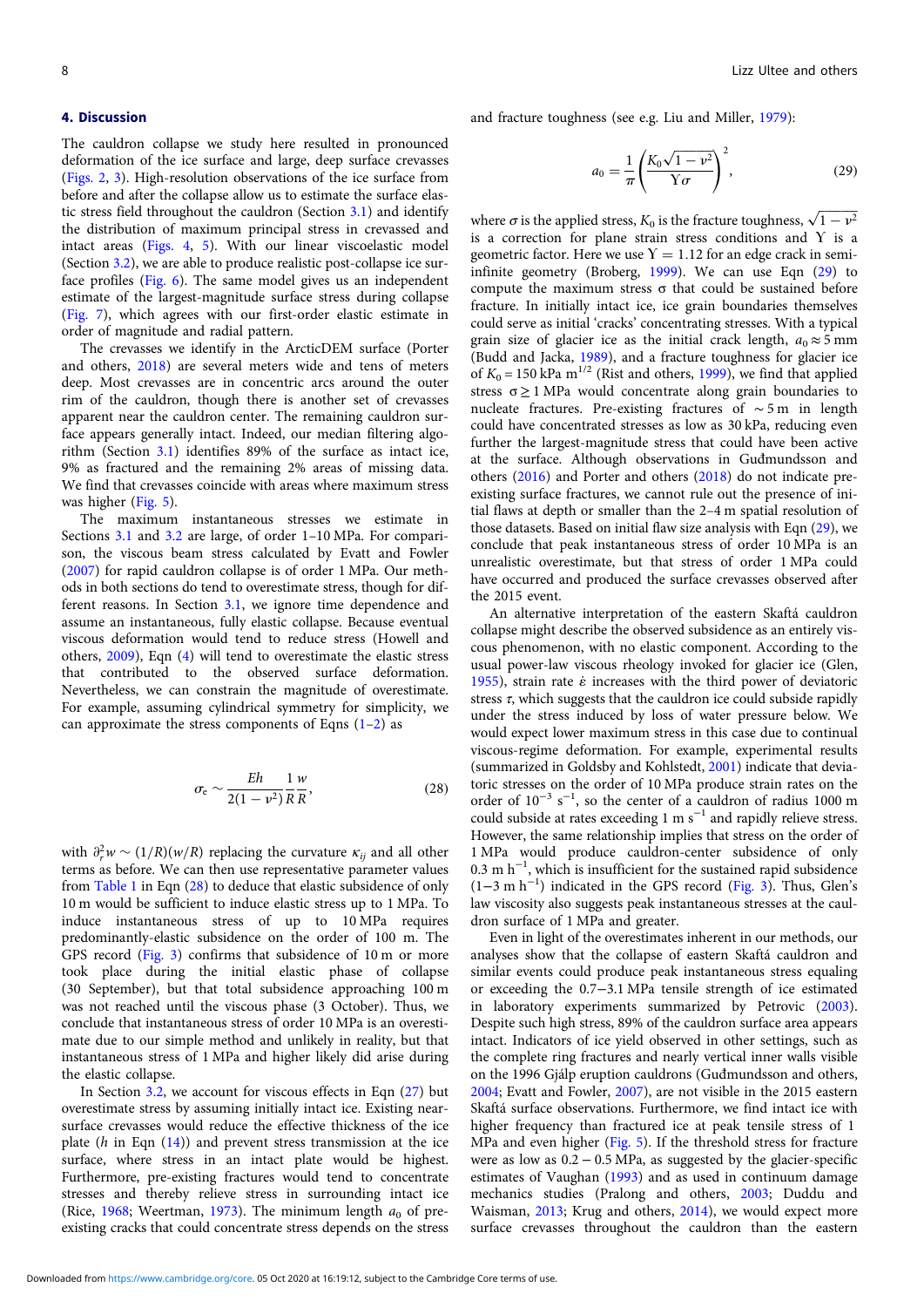<span id="page-8-0"></span>Skaftá observations indicate. Both our analysis and the viscous analysis of Evatt and Fowler (2007) support a tensile strength of glacier ice that is consistent with laboratory values rather than previous glacier-specific estimates.

Although we deduce tensile strength from the elastic stress active over the short timescale of crevasse nucleation and propagation, our results are generalizable to glacier flow modeling. A glacier tensile strength on the order of 1 MPa is easily implementable in short-term, process-scale modeling such as Åström and others (2013), which already uses elastic bonds between ice 'grains' and tests fracture thresholds up to 1 MPa. Stress fluctuations in longerterm, viscous ice-sheet modeling (Krug and others, [2014;](#page-9-0) Jouvet and others, [2011\)](#page-9-0) are generally too small to reach a fracture threshold of 1 MPa. Yet future refinements in continuum representation of fracture and damage could implement a fracture threshold informed by the observations and analysis we present here. In particular, a Maxwell viscoelastic rheology accounts for both shortterm elastic effects and longer-term viscous deformation. That is, localized, short-term  $(t < t_r)$  increases in stress can generate an elastic response and propagate crevasses even as background flow remains viscous in response to the global stress field. We do not suggest that all ice-sheet models be redeveloped to incorporate viscoelasticity. However, previous authors have successfully applied a viscoelastic rheology to model ice damage evolution over hours to days (Mobasher and others, [2016\)](#page-9-0), tidal variability of ice stream flow over days to weeks (Walker and others, [2012](#page-9-0)b; Rosier and others, [2014](#page-9-0), [2015](#page-9-0); Robel and others, [2017](#page-9-0)) and ice stream and ice shelf motion over months to years (Reeh and others, [2003](#page-9-0); Gudmundsson, [2011](#page-9-0); Goldberg and others, [2014;](#page-9-0) MacAyeal and others, [2015](#page-9-0); Banwell and MacAyeal, 2015).

## 5. Conclusions

We have applied two complementary methods to constrain the tensile strength of glacier ice from remote sensing and in situ observations. Our analysis suggests that the 2015 collapse of eastern Skaftá cauldron, Iceland, induced tensile stress on the order of 1 MPa over much of the cauldron surface. That stress, together with preexisting flaws, produced a set of crevasses around the cauldron rim and center but left much of the cauldron ice apparently intact. Our findings support an estimate of ice tensile strength on the order of 1 MPa, broadly consistent with laboratory estimates but exceeding previous estimates from in situ observations of glaciers. As numerical model development advances toward more physically consistent representation of glacier flow and fracture, we suggest that model parameters be brought in line with natural-scale observations such as those presented here.

## Acknowledgements

The data presented in this work can be downloaded from the ArcticDEM data repository [\(http://data.pgc.umn.edu/elev/dem/](http://data.pgc.umn.edu/elev/dem/setsm/ArcticDEM/mosaic/v3.0/2m/) [setsm/ArcticDEM/mosaic/v3.0/2m/\)](http://data.pgc.umn.edu/elev/dem/setsm/ArcticDEM/mosaic/v3.0/2m/) and upon request from the Icelandic Meteorological Office. Code for simple viscoelastic cauldron model and crevasse analysis can be inspected and downloaded from a public GitHub repository ([http://github.com/](http://github.com/ehultee/VE-cauldrons) [ehultee/VE-cauldrons](http://github.com/ehultee/VE-cauldrons)). GPS observations during the collapse of the cauldron were made within the framework of FutureVolc, funded by the European Union's Seventh Programme under grant agreement No. 308377. We thank Benedikt G. Ófeigsson and Vilhjálmur Kjartansson for their contributions to field work and data processing. We thank Tómas Jóhannesson (Icelandic Meteorological Office) and four anonymous reviewers for their comments on the manuscript. The authors have declared that no conflict of interest exists.

#### References

- Amante C and Eakins BW (2009) ETOPO1 1 Arc-Minute Global Relief Model: Procedures, Data Sources and Analysis. Technical Report NESDIS NGDC-24, NOAA Technical Memorandum, National Geophysical Data Center, NOAA (doi 10.7289/V5C8276M), accessed November 2012.
- Åström JA and 6 others (2013) A particle based simulation model for glacier dynamics. The Cryosphere 7(5), 1591–1602. doi [10.5194/tc-7-1591-2013](https://doi.org/10.5194/tc-7-1591-2013).
- Åström JA and 10 others (2014) Termini of calving glaciers as self-organized critical systems. Nature Geoscience 7, 874–878. doi [10.1038/NGEO2290.](https://doi.org/10.1038/NGEO2290)
- Banwell AF and MacAyeal DR (2015) Ice-shelf fracture due to viscoelastic flexure stress induced by fill/drain cycles of supraglacial lakes. Antarctic Science 27(6), 587–597. doi [10.1017/S0954102015000292](https://doi.org/10.1017/S0954102015000292).
- Banwell AF, MacAyeal DR and Sergienko OV (2013) Breakup of the Larsen B Ice Shelf triggered by chain reaction drainage of supraglacial lakes. Geophysical Research Letters 40(22), 5872–5876. doi [10.1002/2013GL057694.](https://doi.org/10.1002/2013GL057694)
- Banwell AF, Willis IC, Macdonald GJ, Goodsell B and MacAyeal DR (2019) Direct measurements of ice-shelf flexure caused by surface meltwater ponding and drainage. Nature Communications 10(1), 730. doi [10.1038/s41467-](https://doi.org/10.1038/s41467-019-08522-5) [019-08522-5](https://doi.org/10.1038/s41467-019-08522-5).
- Bassis JN and Ma Y (2015) Evolution of basal crevasses links ice shelf stability to ocean forcing. Earth and Planetary Science Letters 409, 203–211. doi [10.](https://doi.org/10.1016/j.epsl.2014.11.003) [1016/j.epsl.2014.11.003.](https://doi.org/10.1016/j.epsl.2014.11.003)
- Benn DI and 7 others (2017) Melt-under-cutting and buoyancy-driven calving from tidewater glaciers: new insights from discrete element and continuum model simulations. Journal of Glaciology 63(240), 691–702. doi [10.1017/jog.](https://doi.org/10.1017/jog.2017.41) [2017.41](https://doi.org/10.1017/jog.2017.41).
- Björnsson H (1992) Jökulhlaups in Iceland: prediction, characteristics and simulation. Annals of Glaciology 16, 95–106. doi [10.3189/1992AoG16-1-95-106.](https://doi.org/10.3189/1992AoG16-1-95-106)
- Borstad C, McGrath D and Pope A (2017) Fracture propagation and stability of ice shelves governed by ice shelf heterogeneity. Geophysical Research Letters 44(9), 4186–4194. doi [10.1002/2017GL072648.](https://doi.org/10.1002/2017GL072648)
- Broberg KB (1999) Cracks and Fracture. Cambridge, UK: Cambridge University Press, ISBN 978-0-12-134130-5
- Budd WF and Jacka TH (1989) A review of ice rheology for ice sheet modelling. Cold Regions Science and Technology 16(2), 107–144. doi [10.1016/](https://doi.org/10.1016/0165-232X(89)90014-1) [0165-232X\(89\)90014-1.](https://doi.org/10.1016/0165-232X(89)90014-1)
- Church JA and 12 others (2013) Sea level change. In Stocker TF, Qin D, Plattner GK, Tignor M, Allen SK, Boschung J, Nauels A, Xia Y, Bex V and Midgley PM (eds), Climate Change 2013: The Physical Science Basis. Cambridge, United Kingdom and New York, NY, USA: Cambridge University Press, pp. 1137– 1216.
- Colgan W and 6 others (2016) Glacier crevasses: observations, models and mass balance implications. Reviews of Geophysics 54(1), 119–161. doi [10.](https://doi.org/10.1002/2015RG000504) [1002/2015RG000504.](https://doi.org/10.1002/2015RG000504)
- Currier JH and Schulson EM (1982) The tensile strength of ice as a function of grain size. Acta Metallurgica 30(8), 1511–1514. doi [10.1016/0001-6160](https://doi.org/10.1016/0001-6160(82)90171-7) [\(82\)90171-7.](https://doi.org/10.1016/0001-6160(82)90171-7)
- Dempsey JP, Adamson RM and Mulmule SV (1999) Scale effects on the in-situ tensile strength and fracture of ice. Part II: first-year sea ice at Resolute, N.W.T. International Journal of Fracture 95(1), 347. doi [10.1023/A:1018650303385.](https://doi.org/10.1023/A:1018650303385)
- Druez J, McComber P and Tremblay C (1989) Experimental results on the tensile strength of atmospheric ice. Transactions of the Canadian Society for Mechanical Engineering 13(3), 59-64. doi [10.1139/tcsme-1989-0010.](https://doi.org/10.1139/tcsme-1989-0010)
- Duddu R and Waisman H (2013) A nonlocal continuum damage mechanics approach to simulation of creep fracture in ice sheets. Computational Mechanics 51(6), 961–974. doi [10.1007/s00466-012-0778-7](https://doi.org/10.1007/s00466-012-0778-7).
- Einarsson B and 5 others (2016) A spectrum of jökulhlaup dynamics revealed by GPS measurements of glacier surface motion. Annals of Glaciology 57 (72), 47–61. doi [10.1017/aog.2016.8](https://doi.org/10.1017/aog.2016.8).
- Evatt GW and Fowler AC (2007) Cauldron subsidence and subglacial floods. Annals of Glaciology 45(1), 163–168. doi [10.3189/172756407782282561.](https://doi.org/10.3189/172756407782282561)
- Evatt GW, Fowler AC, Clark CD and Hulton NRJ (2006) Subglacial floods beneath ice sheets. Philosophical Transactions of the Royal Society of London. Series A, Mathematical and Physical Sciences 364(1844), 1769-1794. doi [10.1098/rsta.2006.1798.](https://doi.org/10.1098/rsta.2006.1798)
- Fowler AC (1986) A sliding law for glaciers of constant viscosity in the presence of subglacial cavitation. Proceedings of the Royal Society of London. A. Mathematical and Physical Sciences 407(1832), 147–170. doi [10.1098/rspa.](https://doi.org/10.1098/rspa.1986.0090) [1986.0090.](https://doi.org/10.1098/rspa.1986.0090)
- Glen JW (1955) The creep of polycrystalline ice. Proceedings of the Royal Society of London A 228(1175), 519–538. doi [10.1098/rspa.1955.0066.](https://doi.org/10.1098/rspa.1955.0066)